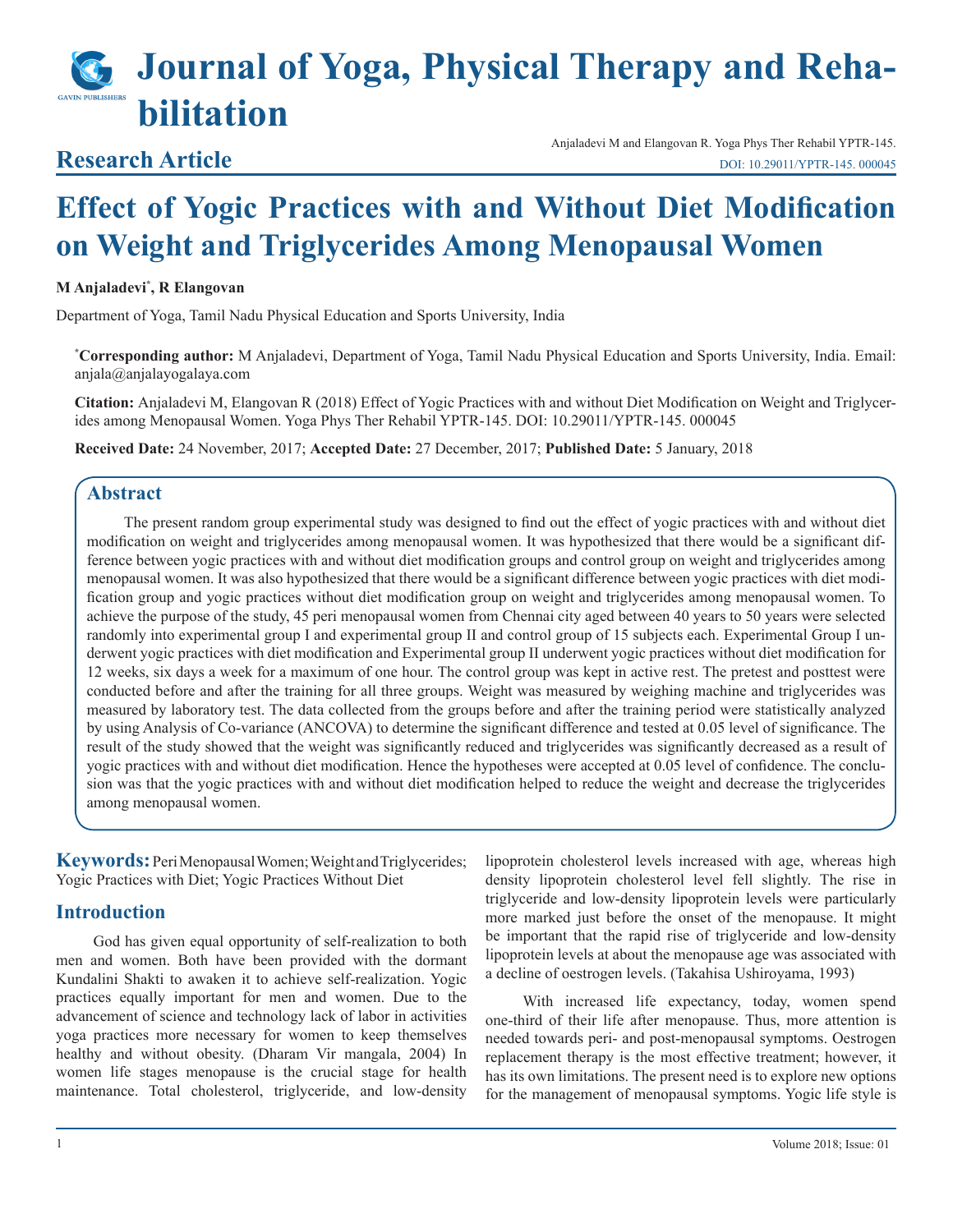a way of living which aims to improve the body, mind and day to day life of individuals.

The cause of sickness and malfunctioning of some of the body organs is due to the lack of life force flowing in those body organs. The distribution of life force in the body is disturbed due to many habitual wrong postures and idleness. But by the practice of yoga can send the life force forcefully in every part of the body.

Life to be sustained requires protein, carbohydrates, fat and vitamins, salts and minerals, etc. It is necessary to understand how the food taken in is used by the human system. Each type in the body requires a particular nutrition and combination of elements. (Yogacharya Sundaram 2004).

High triglycerides can also be a sign of metabolic syndrome, a group of conditions that put people at risk for heart disease and diabetes. These include obesity, low HDL level, high blood sugar, insulin resistance (a condition in which the muscle, fat, and liver cells do not properly use the insulin produced by the pancreas), and high blood pressure.

#### **Purpose of the Study**

The purpose of the study was to find out the effect of yogic practices with and without diet modification on weight and triglycerides among Menopausal Women.

#### **Hypotheses**

It was hypothesized that there would be significant difference in weight and triglycerides among menopausal women due to the influences of yogic practices with and without diet modification groups and the control group.

It was also hypothesized that there would be significant difference in weight and triglycerides among menopausal women between the yogic practices with diet modification group and yogic practices without diet modification group.

# **Review of Related Literature**

Vishal R. Tandon, et al (2014) evaluated the effect of lifestyle modification on Postmenopausal (PM) overweight and obese Indian women in a randomized controlled 24 weeks study. Two groups were formed Group I ( $n = 30$ ) was designated as intervention (dietary and exercise group) and Group II ( $n = 24$ ) served as control. Comparison of weight, Waist Circumference (WC) and body mass index (BMI) were made and compared among two groups at 4, 8, 16 and 24 weeks. Mean age at menopause was 48.35 years versus 49.65 years; mean number of menopausal symptoms were  $5.70 \pm$ 1.76 versus  $5.10 \pm 1.56$  and mean duration since menopause was 2.70 versus 2.90 years in Groups I and II respectively. When the effect of Group I and control on weight was compared at 4, 8, 16 and 24 weeks, there was no significant difference between them up to 8 weeks. At 8 weeks Group I caused a significant decrease in weight ( $P \le 0.05$ ) when compared with control arm and which continued throughout the study period ( $P < 0.05$ ) at both 16 and 24 weeks. Group I produced a significant reduction in WC from 8 weeks onwards up to 24 weeks ( $P \le 0.05$ ). BMI was statistically significant in Group I and the effect started at  $4$ (th) week ( $P \le 0.05$ ) and the differences in BMI reduction were highly significant at  $16<sup>(th)</sup>$  and  $24<sup>(th)</sup>$  weeks (P  $\leq$  0.001). The results of the study strongly recommend the life-style management to be incorporated in daily style of postmenopausal women under controlled supervision.

Robert A. Carels, et al. (2004) examined the impact of a 6-month lifestyle change intervention on cardiovascular risk factors in obese, sedentary, postmenopausal women. A secondary aim of this investigation was to determine whether the addition of self-control skills training to an empirically supported lifestyle change intervention would result in greater cardiovascular risk reduction. Forty-four women were randomly assigned to receive either a lifestyle change or a lifestyle change with self-control skills intervention. Pretreatment and post treatment weight loss, body composition, physical activity, cardiorespiratory fitness, diet, Blood Pressure (BP), blood lipids, and psychosocial functioning were assessed. Also, at 1-year post treatment, weight loss, body composition, self-reported physical activity, and psychosocial functioning were assessed. The women significantly increased their physical activity  $(+39.6%)$  and cardiorespiratory fitness  $(+13.5%)$  and reduced their body weight  $(-6.5%)$ , fat mass  $(-7.4%)$ , body fat (-2.4%), BP (SBP -6.2%, DBP -9.2%), total cholesterol (-7.4%), triglycerides (-16.5%), and Low-Density Lipoprotein (LDL) cholesterol (9.1%) and improved their diet ( $p < 0.05$ ). At the 1-year follow-up, women had regained approximately 63% of their post treatment weight loss ( $p < 0.05$ ), but had maintained their previous increases in physical activity. Additionally, there were no significant changes in fat free mass, body fat, anxiety, or depression between the end of treatment and 1-year post treatment. The addition of self-control skills training did not significantly improve cardiovascular risk reduction. Lifestyle change interventions may be an effective means for reducing cardiovascular risk in obese, sedentary, postmenopausal women.

## **Methodology**

To fulfil the goal of the random group experimental study, 45 peri menopausal women were selected at random from Chennai city. The age of the subjects ranged between 40 to 50 years. The subjects were assigned into two experimental groups and one control group with 15 subjects each. Experimental group I was involved in yogic practices with diet modification and experimental group II was involved yogic practices without diet modification for 12 weeks, and the control group kept in active rest. Yogic practices given to the yogic practices with and without diet modification groups include OM Chanting , Prayer, Loosening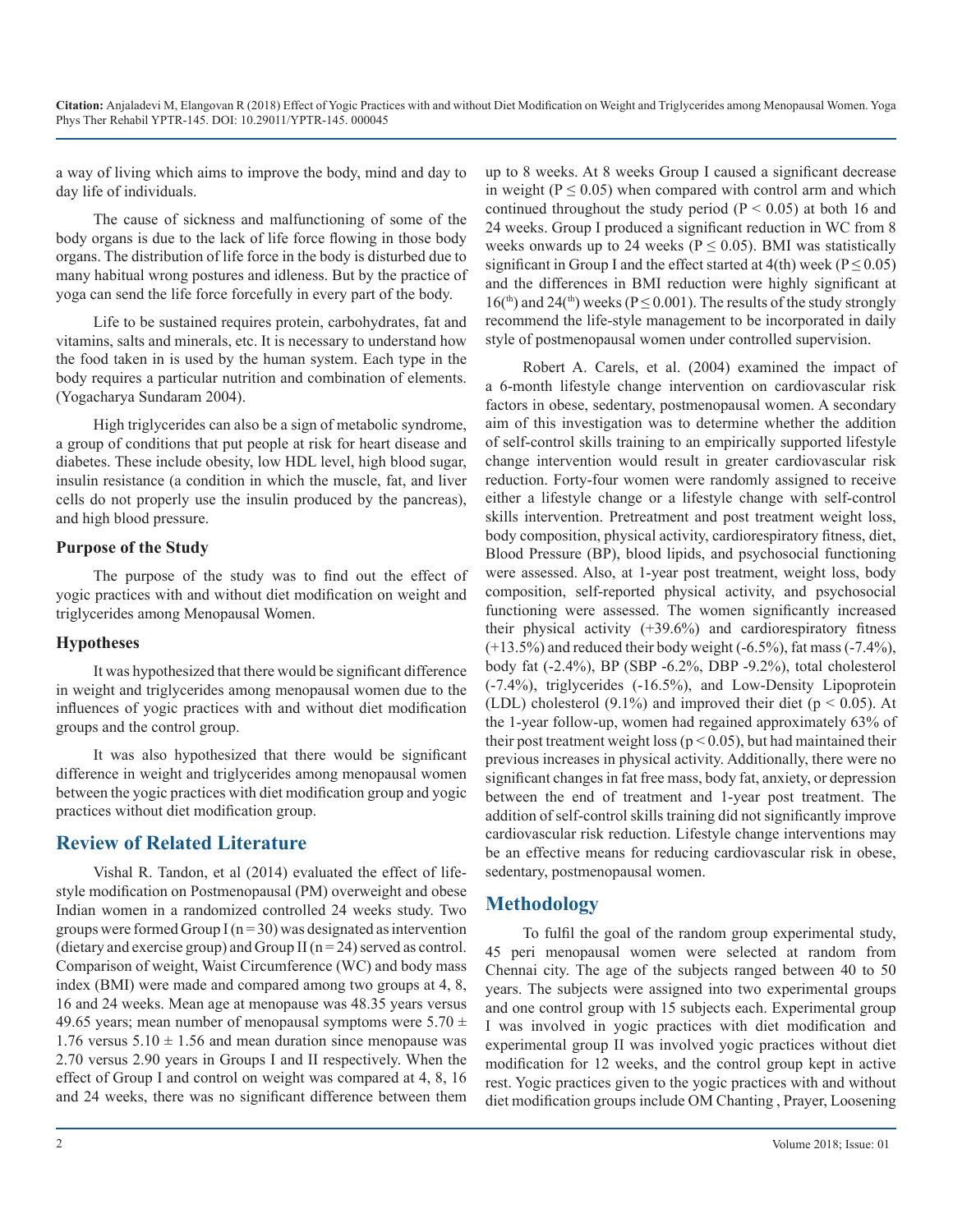Exercises, Suryanamaskara, Trikonasana, Veerabhadrasana,II, Veerabhadrasana I, parivrtta trikonasana, Parsva Konasana, parivrtta parsva konasana Baddha konasana, Paschimottanasana, Janusirasasana, Bhardvajasana, Ardha matsyendrasana Purvottanasana, Marjariasana, Pawanamuktasana, Sethubhandasana Salabhasana, Bhujangasana, Dhanurasana, Padautthanasan, Padasanchalanasana, Jhulanalurhakanasana, Suptauthakarsanasana, Shavaudarkarsanasana Noukasana and Shavasana, Pranayamas, Mudras, Bandhas, Relaxation and Meditation.

Diet recommendations given to the yogic practices with diet modification group include fresh fruits and vegetables, [whole](https://www.nia.nih.gov/health/publication/whats-your-plate/grains)[grain foods](https://www.nia.nih.gov/health/publication/whats-your-plate/grains) and low-fat dairy products, phytosterols products, soybeans products. Weight was measured by weighing machine and Triglycerides was measured by laboratory test.

#### **Results and Discussions**

The data pertaining to the variables collected from the three groups before and after the training period were statistically analysed by using Analysis of Covariance (ANCOVA) to determine the significant difference and tested at 0.05 level of confidence. The Analysis of Covariance (ANCOVA) on weight of the Yogic Practices with and without Diet Modification groups and the Control Group were analysed and are presented in (Table 1) and Scheffe's adjusted Post hoc test is presented in (Table 1A).

| <b>Test</b>                                                                                                                                  | <b>Yogic Practices with</b><br><b>Diet Modification</b> | <b>Yogic Practices</b><br>without Diet<br><b>Modification</b> | <b>Control</b><br>Group | Source of<br>variance | Sum of<br>squares | Df | <b>Means</b> of<br><b>Squares</b> | <b>Obtained</b><br><b>F</b> Ratio |
|----------------------------------------------------------------------------------------------------------------------------------------------|---------------------------------------------------------|---------------------------------------------------------------|-------------------------|-----------------------|-------------------|----|-----------------------------------|-----------------------------------|
| Pre-Test                                                                                                                                     | 72.5                                                    | 69.87                                                         | 69.57                   | between               | 77.99             | 2  | 38.99                             | 0.25                              |
|                                                                                                                                              |                                                         |                                                               |                         | within                | 6665.12           | 42 | 158.69                            |                                   |
| Post Test                                                                                                                                    | 62.2                                                    | 62.84                                                         | 71.29                   | between               | 772.79            | 2  | 386.39                            | $3.57*$                           |
|                                                                                                                                              |                                                         |                                                               |                         | within                | 4550.32           | 42 | 108.34                            |                                   |
| <b>Adjusted Post</b><br>Test                                                                                                                 | 60.72164                                                | 63.46                                                         | 72.15                   | between               | 1062.29           | 2  | 531.14                            | $70.38*$                          |
|                                                                                                                                              |                                                         |                                                               |                         | within                | 309.42            | 41 | 7.55                              |                                   |
| Mean Gain                                                                                                                                    | 10.3                                                    | 7.03                                                          | $-1.727$                |                       |                   |    |                                   |                                   |
| $^*$ Classificant at 0.05 land after and donor. Takiha Eurice at 0.05 land af Candidanas from (2.10 and 3.01.2.41) = 2.21.2.2.2.2.2.2.2.2.1. |                                                         |                                                               |                         |                       |                   |    |                                   |                                   |

\* Significant at 0.05 level of confidence. Table F ratio at 0.05 level of Confidence for (2, 42 and 2, 41) = 3.21, 3.22 respectively

**Table 1:** Analysis of Co-Variance (ANCOVA) of Data on Yogic Practices with and without Diet Modification Groups and the Control Group on Weight (Scores in Kg).

The obtained F-ratio values were greater than the table value, it indicates that there was significant difference among the adjusted post-test means of the Yogic Practices with and without diet modification groups and the Control Group on Weight.

|                                          | <b>Mean Values</b>                       | Mean          |                   |                                     |  |  |  |
|------------------------------------------|------------------------------------------|---------------|-------------------|-------------------------------------|--|--|--|
| Ex Gr I Yogic Practices with<br>Diet     | Ex Gr II Yogic Practices without<br>Diet | Control Group | <b>Difference</b> | <b>Required Confidence Interval</b> |  |  |  |
| 60.72                                    | 63.46                                    |               | $2.74*$           | 2.55                                |  |  |  |
| 60.72                                    | $\overline{\phantom{0}}$                 | 72.15         | $11.43*$          | 2.55                                |  |  |  |
| $\overline{\phantom{a}}$                 | 63.46                                    | 72.15         | 8.70*             | 2.55                                |  |  |  |
| *Significant at 0.05 level of Confidence |                                          |               |                   |                                     |  |  |  |

**Table 1A:** Scheffe's Test for Differences of the Adjusted Post- Hoc Paired Means of Waist to Hip Ratio.

According to Scheffe's post hoc test paired means of weight shows that there was significant difference between Yogic Practices with diet modification group and control group, Yogic Practices without diet modification group and the Control Group and also there was very less significant difference between Yogic Practices with and without diet modification groups on weight.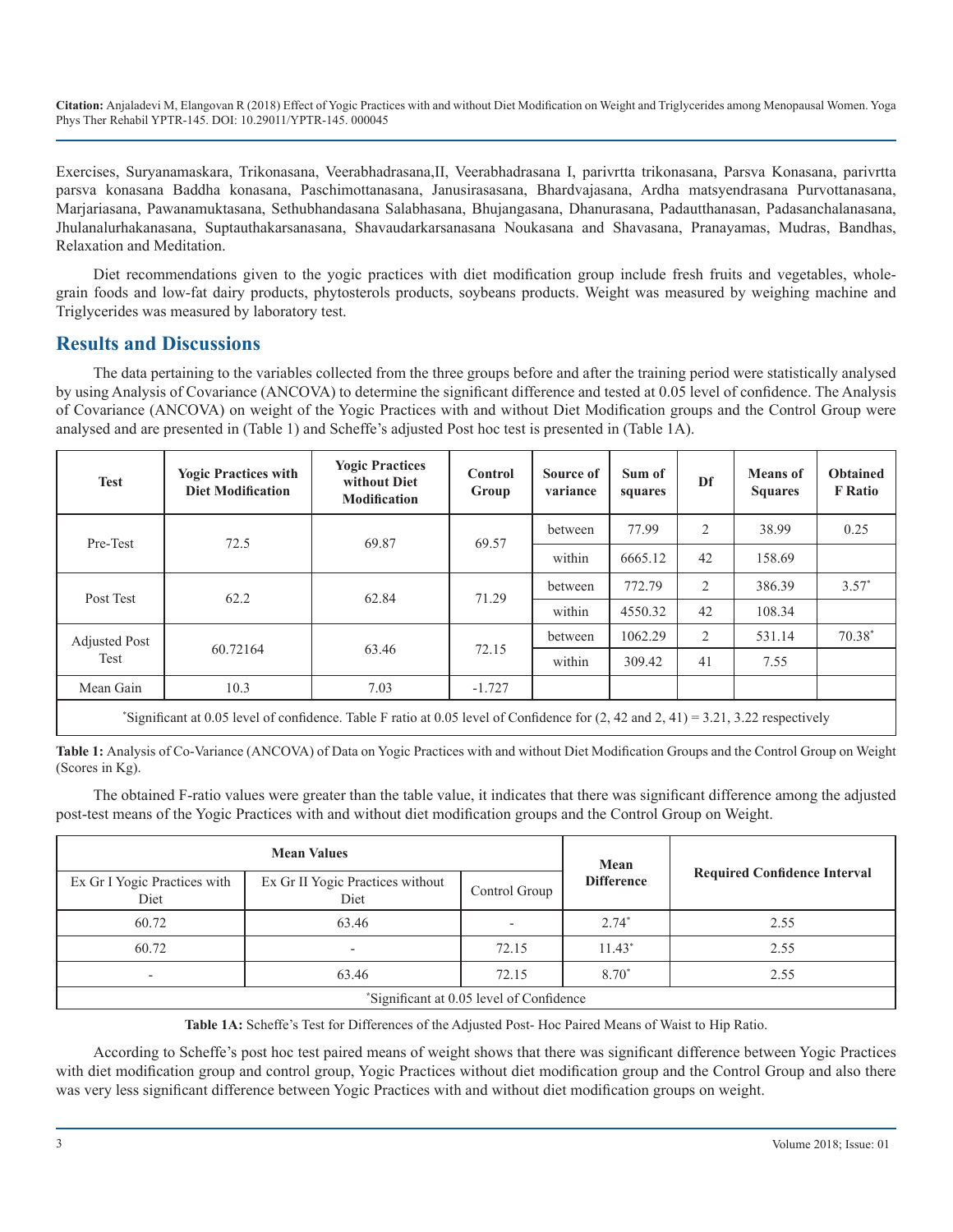The pre-test, post-test and adjusted post-test mean values of Yogic Practices with and without diet modification groups and the Control Group on weight were graphically presented in (Figure 1).



**Figure 1:** Mean Scores of Pre, Post Tests and Adjusted Post Test of Yogic Practices with and without Diet Modification Groups and Control Group on Weight.

 The results of the study showed that weight reduced significantly as a result of Yogic Practices with and without Diet modification groups than the Control group. Hence, the hypothesis was accepted at 0.05 level of confidence and also there was significant difference between the Yogic Practices with and without Diet modification groups. Hence the research hypothesis accepted. The above findings can also be substantiated by observations made by renowned experts Vishal R. Tandon, et al (2014) and Robert A. Carels, et al. (2004).

The Analysis of Covariance (ANCOVA) on Triglycerides of the of Yogic Practices with and without Diet Modification groups and the Control group were analysed and are presented in (Table 2) and Scheffe's adjusted Post hoc test is presented in (Table 2A).

| <b>Test</b>                                                                                                                                    | Ex Gr I<br><b>Yogic Practices with</b><br><b>Diet</b> | Ex Gr II<br><b>Yogic Practices</b><br>without Diet | <b>Control</b><br>Group | Source of<br>variance | Sum of<br>squares | Df             | <b>Means</b> of<br><b>Squares</b> | <b>Obtained F</b><br>Ratio |
|------------------------------------------------------------------------------------------------------------------------------------------------|-------------------------------------------------------|----------------------------------------------------|-------------------------|-----------------------|-------------------|----------------|-----------------------------------|----------------------------|
| Pre-Test                                                                                                                                       | 154.33                                                | 150.2                                              | 151.93                  | between               | 129.24            | $\overline{2}$ | 64.62                             | 0.04                       |
|                                                                                                                                                |                                                       |                                                    |                         | within                | 60544.6           | 42             | 1441.54                           |                            |
| Post-Test                                                                                                                                      | 128.67                                                | 136.4                                              | 158.93                  | between               | 7418.13           | $\overline{2}$ | 3709.07                           | $3.67*$                    |
|                                                                                                                                                |                                                       |                                                    |                         | within                | 42447.8           | 42             | 1010.66                           |                            |
| Adjusted<br>Post Test                                                                                                                          | 126.96                                                | 137.93                                             | 159.11                  | between               | 8009.41           | $\overline{2}$ | 4004.70                           | 32.04*                     |
|                                                                                                                                                |                                                       |                                                    |                         | within                | 5124.85           | 41             | 125.00                            |                            |
| Mean Gain                                                                                                                                      | 25.67                                                 | 13.8                                               | $-7$                    |                       |                   |                |                                   |                            |
| Significant at 0.05 level of confidence. Table F ratio at 0.05 level of Confidence for $(2, 42 \text{ and } 2, 41) = 3.21$ , 3.22 respectively |                                                       |                                                    |                         |                       |                   |                |                                   |                            |

**Table 2:** Analysis of Co-Variance (ANCOVA) of Data on Yogic Practices with and without Diet Modification Groups and the Control Group on Triglycerides.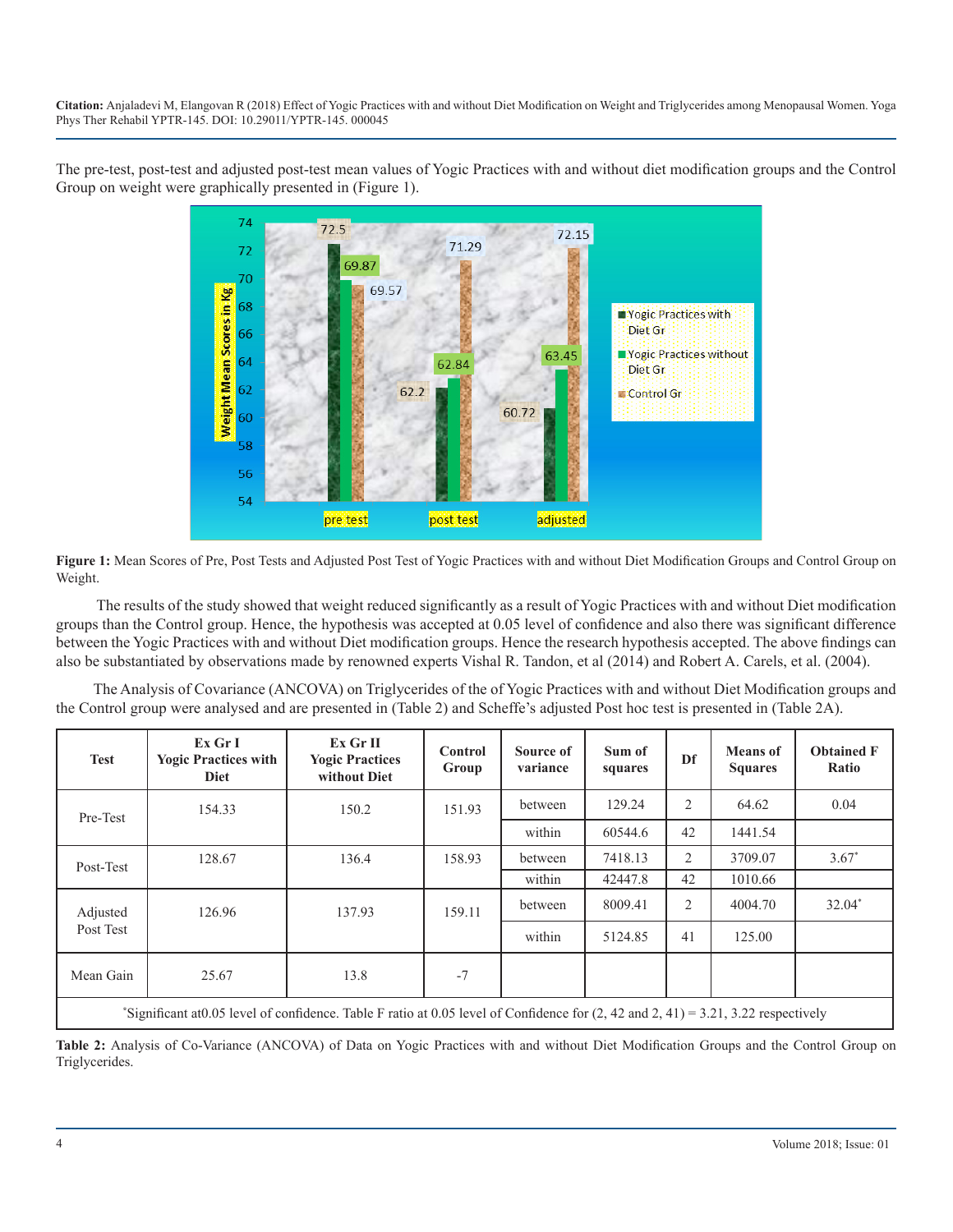The obtained F-ratio values were greater than the table value, it indicates that there was significant difference among the adjusted post-test means of the Yogic Practices with and without Diet Modification Groups and the Control Group on Triglycerides.

|                                                    | Mean                                                   |                      |                   |                                               |  |  |
|----------------------------------------------------|--------------------------------------------------------|----------------------|-------------------|-----------------------------------------------|--|--|
| <b>Ex Gr I Yogic Practices with</b><br><b>Diet</b> | <b>Ex Gr II Yogic Practices without</b><br><b>Diet</b> | <b>Control Group</b> | <b>Difference</b> | <b>Required Confidence</b><br><b>Interval</b> |  |  |
| 126.96                                             | 137.94                                                 |                      | $10.98*$          | 10.38                                         |  |  |
| 126.96                                             | $\overline{\phantom{0}}$                               | 159.11               | $32.15*$          | 10.38                                         |  |  |
| $\overline{\phantom{a}}$                           | 137.94                                                 | 159.11               | $21.17*$          | 10.38                                         |  |  |
| *Significant at 0.05 level of Confidence           |                                                        |                      |                   |                                               |  |  |

**Table 2A:** Scheffe's Test for Differences of the Adjusted Post – Hoc Paired Means of Triglycerides.

According to Scheffe's post hoc test paired means of triglycerides shows that there was significant difference between Yogic Practices with diet and control group and also Yogic Practices without diet and the Control Group and also there was significant difference between Yogic Practices with diet and Yogic Practices without diet on triglycerides.

The pre-test, post-test and adjusted post-test mean values of Yogic Practices with diet, Yogic Practices without diet and the Control Group on triglycerides were graphically presented in (Figure 2).



**Figure 2:** Mean Scores of Pre, Post Tests and Adjusted Post Test of Yogic Practices with without Diet Modification Groups and Control Group on Triglycerides.

The results of the study showed that triglycerides decreased significantly as a result of Yogic Practices with diet and Yogic Practices without diet than the Control group. Hence, the hypothesis was accepted at 0.05 level of confidence and also there was significant difference between the experimental groups. Hence the research hypothesis accepted. The above findings can also be substantiated by observations made by renowned experts Robert A. Carels, et al. (2004).

#### **Conclusions**

There was significant difference between yogic practices with and without diet modification groups than the Control group on reducing weight and decreasing triglycerides among menopausal women. And also there was significant difference between yogic practices with and without diet modification groups on reducing weight and decreasing triglycerides.